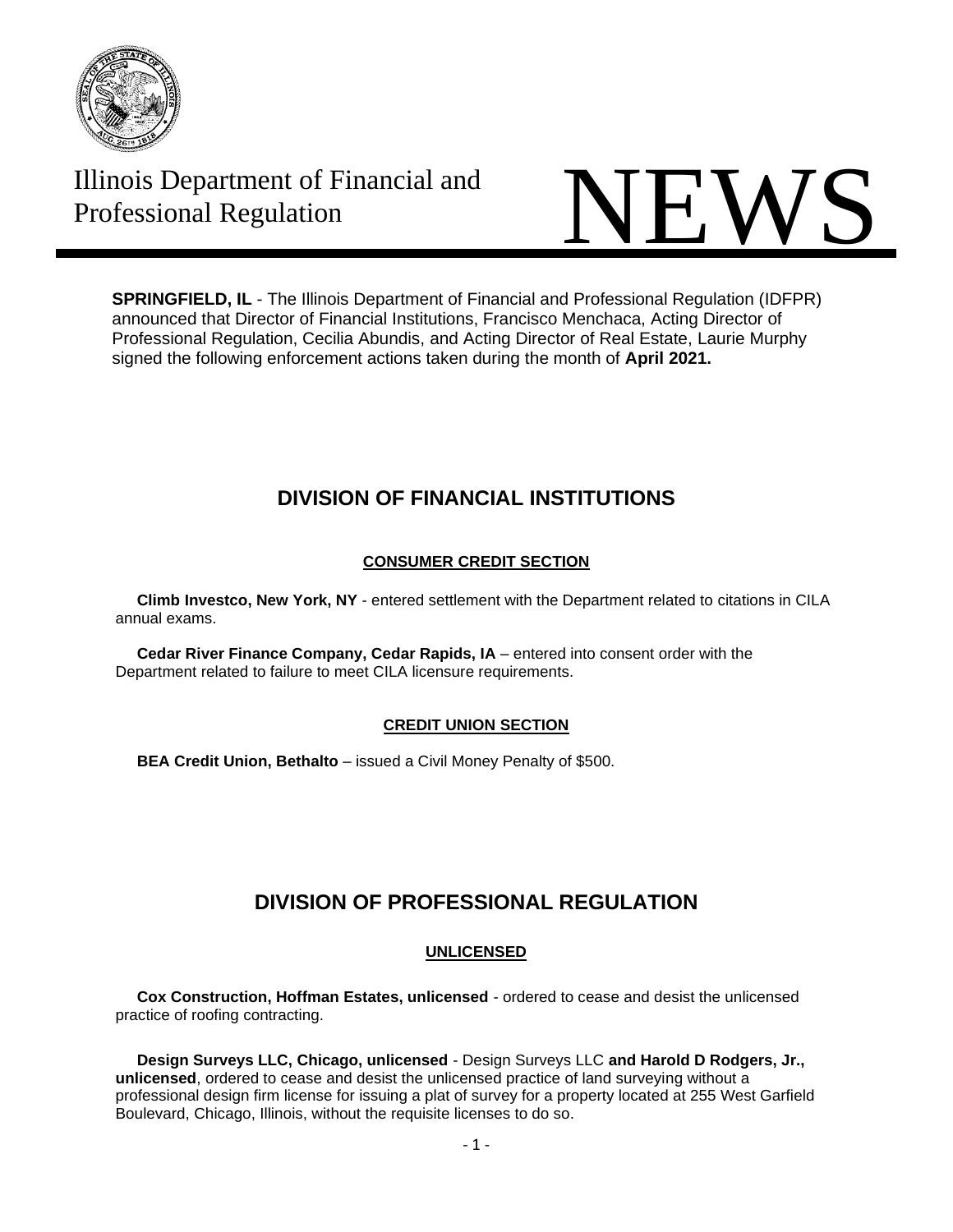**Rafal Maj, Chicago, unlicensed** - ordered to cease and desist the unlicensed practice of land surveying for issuing a plat of survey for a property located at 5427-29 S. University Avenue, Chicago, Illinois, without the requisite license to do so.

 **Maitri Patel, Rockford, unlicensed** - ordered to cease and desist the unlicensed practice of cosmetology and/or esthetics.

## **DENTAL**

 **Gamal Naguib, Villa Park, 019014756** - dental license placed on permanent inactive status due to physical illness resulting in inability to practice dentistry.

#### **COLLECTION AGENCY**

 **LTD Financial Services, LP, Houston, TX, 017022081** - collection agency license placed on probation for two years based on discipline by other jurisdictions.

#### **PRIVATE DETECTIVE, PRIVATE ALARM, PRIVATE SECURITY AND LOCSKSMITH**

 **Jessica Adams, Chicago, 129395872** - permanent employee registration card indefinitely suspended due to having been convicted of Class 3 Felony Retail Theft and for failing to notify the Department in writing within 30 days of the foregoing arrest and conviction.

 **James Akerman, Rockford, 129320504** - permanent employee registration card indefinitely suspended due to having been convicted of Class X Felony Armed Robbery Without a Firearm and for failing to notify the Department in writing within 30 days of the foregoing arrest and conviction.

 **James Bailey, Rockford, 129394129** - permanent employee registration card indefinitely suspended due to having been convicted of Class 4 Felony False Report of Offense and for failing to notify the Department in writing within 30 days of the foregoing arrest and conviction.

 **Donny Banton, South Holland, 129460920** - permanent employee registration card issued and placed on non-reporting probation for one year due to a violation of the Act.

 **Tyler Blankenship, Pittsburg, 129407597** - permanent employee registration card indefinitely suspended due to having been convicted of Class A Misdemeanor Cause Circumstance/Endanger Child and for failing to notify the Department in writing within 30 days of the foregoing arrest and conviction.

 **Quintin Brittin, Chicago, 129420715** - permanent employee registration card indefinitely suspended due to having been convicted of Class 4 Felony Identity Theft Not Exceeding \$300 in Value and for failing to notify the Department in writing within 30 days of the foregoing arrest and conviction.

 **Amari Dejohnette, Maywood, 129404397** - permanent employee registration card placed in refuse to renew status due to being convicted of Class A Misdemeanor Agg. Assault/Use Deadly Weapon and for failing to report the arrest and conviction to the Department withing 60 days.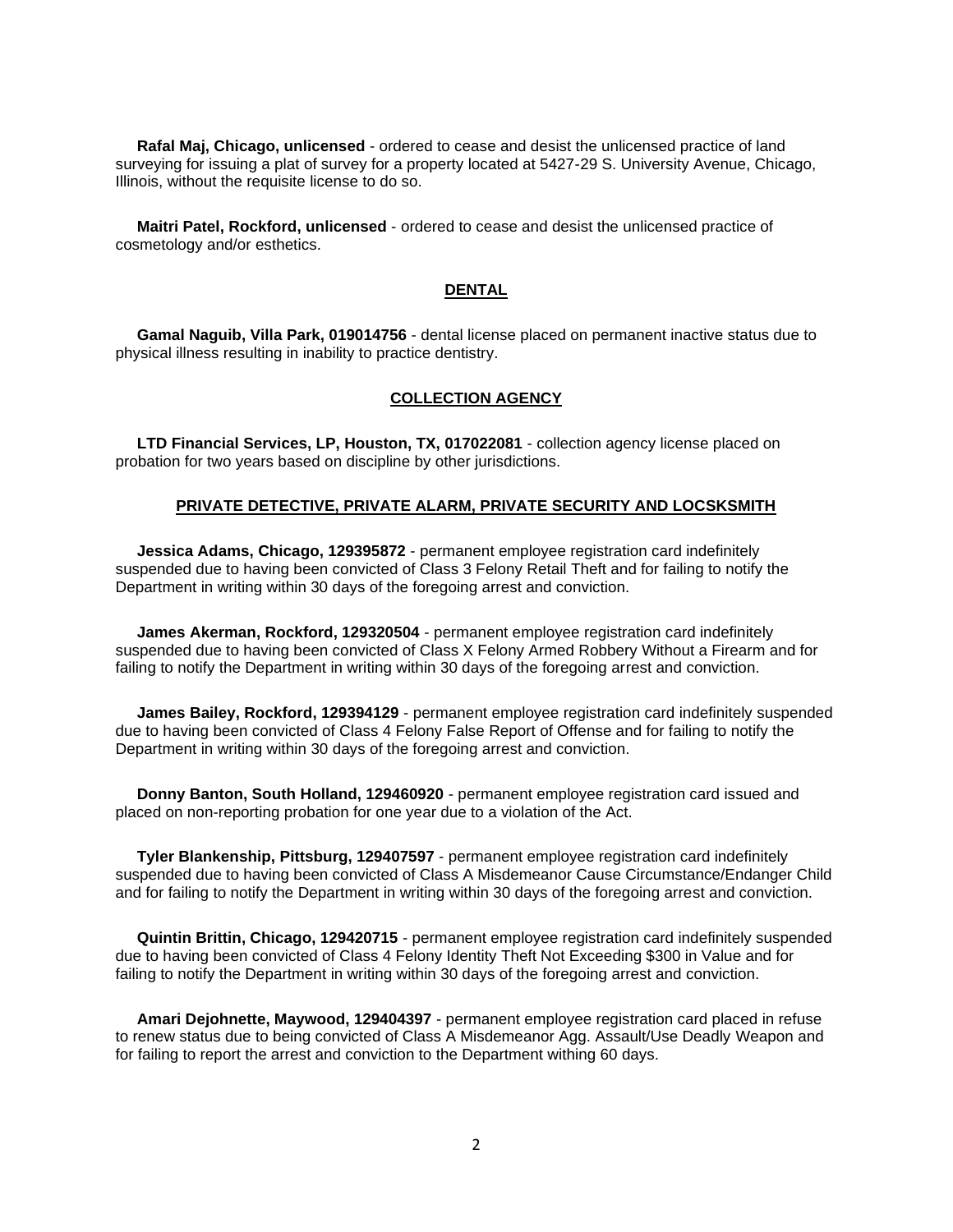**Anthony Elmore, Chicago, 129460836** - permanent employee registration card issued and placed on non-reporting probation for 15 months due to a violation of the Act.

 **Robert Gallardo, Chicago, 129350389** - permanent employee registration card indefinitely suspended due to having been convicted of Class 2 Felony Arson of Real Property worth \$150 or More and for failing to notify the Department in writing within 30 days of the foregoing arrest and conviction.

 **Brae Grobarek, Chicago, 129364471** - permanent employee registration card placed in refuse to renew status due to being convicted of Class A Misdemeanor Attempt Possession of Controlled Substance and for failing to report the arrest and conviction to the Department withing 60 days.

 **Christopher Groce, Chicago, 129373039** - permanent employee registration card indefinitely suspended due to having been convicted of Class 4 Felony Criminal Damage to Property and for failing to notify the Department in writing within 30 days of the foregoing arrest and conviction.

 **Marvin Gwyn, Posen, 129401909** - permanent employee registration card indefinitely suspended due to having been convicted of Class 4 Felony Aggravated Unlawful Use of a Weapon without a Valid FOID Card and for failing to notify the Department in writing within 30 days of the foregoing arrest and conviction.

 **Dequane Hall, Chicago, 129398133** - permanent employee registration card placed in refuse to renew status due to being convicted of Class A Misdemeanor Firearm without a Valid FOID/Elig and for failing to report the arrest and conviction to the Department withing 60 days.

 **Rayven Harris, North Chicago, 129432068** - permanent employee registration card indefinitely suspended due to having been convicted of Class A Misdemeanor Attempt Identity Theft and for failing to notify the Department in writing within 30 days of the foregoing arrest and conviction.

 **Joshua Hughes, West Dundee, 129390562** - permanent employee registration card indefinitely suspended due to having been convicted of Felony Bribery of a Public Official in United States District Court for the Northern District of Illinois and for failing to notify the Department in writing within 30 days of the foregoing arrest and conviction.

 **William Jackson, Calumet City, 129380505** - permanent employee registration card indefinitely suspended due to having been convicted of Class 3 Felony Possession of Methamphetamine and for failing to notify the Department in writing within 30 days of the foregoing arrest and conviction.

 **Eric Jaglicic, Oak Lawn, 129265336** - permanent employee registration card placed in refuse to renew status due to being convicted of Class 3 Felony Intimidation/Physical Harm and for failing to report the arrest and conviction to the Department withing 60 days.

 **Autaya Johnson, Chicago, 129460834** – permanent employee registration card issued and placed on non-reporting probation for 18 months due to a violation of the Act.

 **Clifton Jones, Danville, 129430178** - permanent employee registration card indefinitely suspended due to having been convicted of Class 1 Felony Residential Burglary and for failing to notify the Department in writing within 30 days of the foregoing arrest and conviction.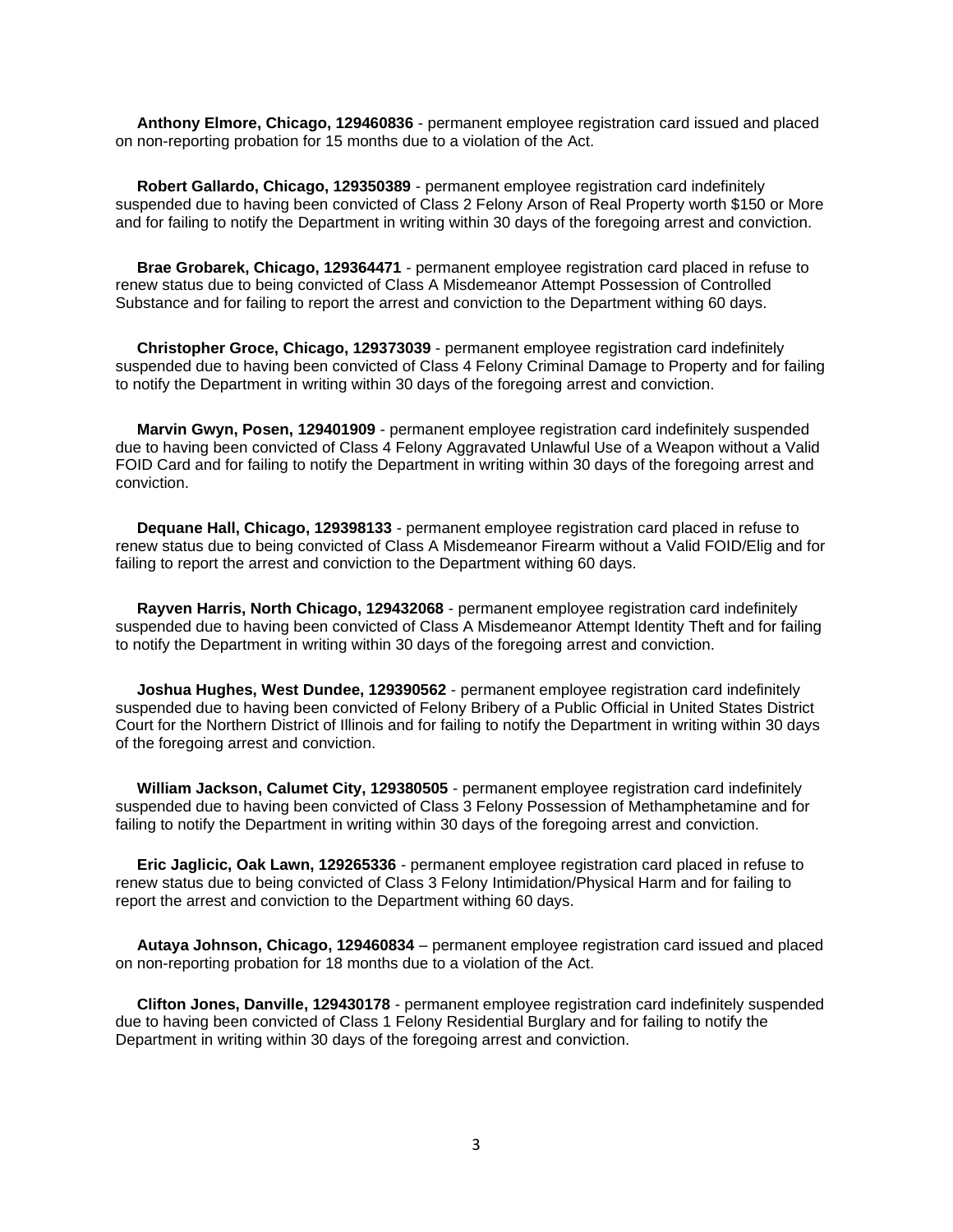**Yuliya Kuznets, Rockford, 129378925** - permanent employee registration card indefinitely suspended due to having been convicted of Class X Felony Armed Robbery/No Firearm and for failing to notify the Department in writing within 30 days of the foregoing arrest and conviction.

 **Heaven Lee, South Elgin, 129437983** - permanent employee registration card indefinitely suspended due to having been convicted of Class A Misdemeanor Attempt Identity Theft and for failing to notify the Department in writing within 30 days of the foregoing arrest and conviction.

 **Tremaine Lewis, Chicago, 129415366** - permanent employee registration card indefinitely suspended due to having been convicted of Class 4 Felony Aggravated Unlawful Use of a Weapon without a FOID Card and for failing to notify the Department in writing within 30 days of the foregoing arrest and conviction.

 **Patrick McGarrigle, Homewood, 129434127** - permanent employee registration card indefinitely suspended due to having been convicted of Class 4 Felony Aggravated Unlawful Use of a Weapon Without a FOID Card and for failing to notify the Department in writing within 30 days of the foregoing arrest and conviction.

 **Africa McKenney, Chicago, 129427313** - permanent employee registration card indefinitely suspended due to having been convicted of Class A Misdemeanor Retail Theft/Disp Merch.

 **Deonta Merriweather, Chicago, 129438890** - permanent employee registration card indefinitely suspended due to having been convicted of Class 4 Felony Aggravated Unlawful Use of a Weapon and for failing to notify the Department in writing within 30 days of the foregoing arrest and conviction.

 **Jabreia Morris, Chicago, 129460859** - permanent employee registration card issued and placed on non-reporting probation for one year due to a violation of the Act.

 **Hasan Muhammad, Zion, 129404541** - permanent employee registration card indefinitely suspended due to having been convicted of Class 4 Felony Unlawful Restraint and for failing to notify the Department in writing within 30 days of the foregoing arrest and conviction.

 **Autumn Owsley, Quincy, 129441359** - permanent employee registration card indefinitely suspended due to having been convicted of Class 4 Felony Unlawful Restraint and for failing to notify the Department in writing within 30 days of the foregoing arrest and conviction.

 **Carlos Pineiro, Chicago, 129314062** - permanent employee registration card indefinitely suspended due to having been convicted of Class A Misdemeanor Theft of Property Not Exceeding \$500 in Value and for failing to notify the Department in writing within 30 days of the foregoing arrest and conviction.

Larry Ping, Cherry, 129267040 - permanent employee registration card placed in refuse to renew status due to being convicted of Class A Misdemeanor Agg. Asslt/Use Deadly Weapon/Rifle and for failing to report the arrest and conviction to the Department withing 60 days.

 **Chetiqua Poindexter, Chicago, 129373302** - permanent employee registration card indefinitely suspended due to having been convicted of Class 3 Felony Forgery/Issue/Deliver Document and for failing to notify the Department in writing within 30 days of the foregoing arrest and conviction.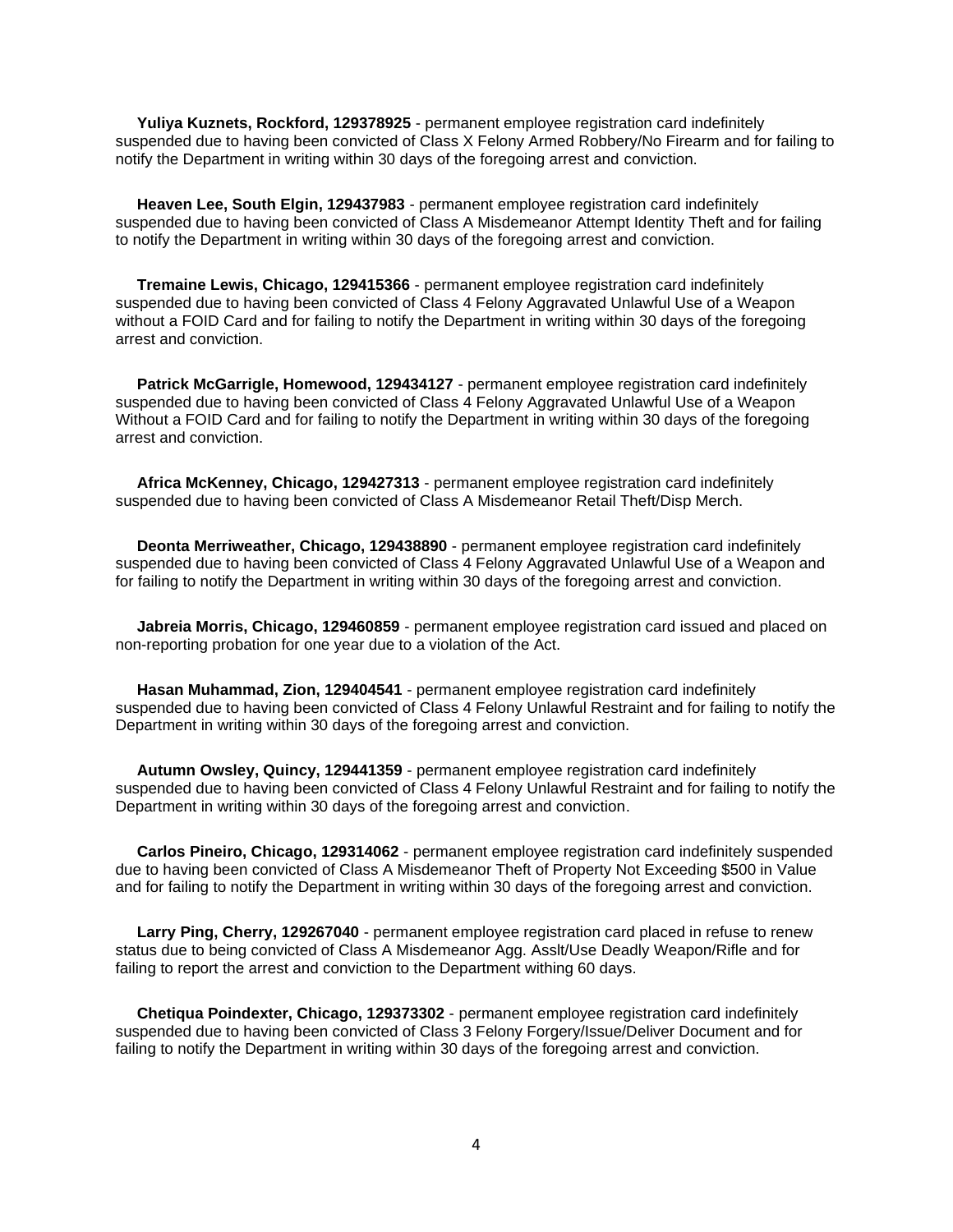**Brittany Powell, Chicago, 129435136** - permanent employee registration card indefinitely suspended due to having been convicted of Class A Misdemeanor Theft/Unauthorized Control.

 **Anthony Quintana, Chicago, 129290702** - permanent employee registration card, private detective license, **11500242**, private security contractor license, **119001386**, fingerprint vendor license, **249000243** and firearm instructor license, **263000610** are indefinitely suspended due to having been convicted of one count Class 1 Felony Criminal Sexual Assault of a Family Member, and five counts Class 2 Felony Aggravated Criminal Sexual Abuse of a Minor, and for failing to notify the Department in writing within 30 days of the foregoing arrest and conviction.

 **Keenan Sandre, Volo, 129406157** - permanent employee registration card placed in refuse to renew status due to being convicted of Class 3 Felony Burglary W/O Causing Damage and for failing to report the arrest and conviction to the Department within 60 days.

 **Steven Shulhof, Glenview, 129186337** - permanent employee registration card and private detective license, 115001269 indefinitely suspended due to having been convicted of Class A Misdemeanor False Personation of a Peace Officer and for failing to notify the Department in writing within 30 days of the foregoing arrest and conviction.

 **Quevincy Smith, Midlothian, 129382586** - permanent employee registration card indefinitely suspended due to having been convicted of Class A Misdemeanor Resisting a Peace Officer and for failing to notify the Department in writing within 30 days of the foregoing arrest and conviction.

 **Jaela Smith, Hoffman Estates, 129460858** - permanent employee registration card issued and placed on non-reporting probation for two years due to a violation of the Act.

 **Brian Sotir, Plainfield, 129396897** - permanent employee registration card indefinitely suspended due to having been convicted of Class 4 Felony Aggravated DUI Resulting in Great Bodily Harm and for failing to notify the Department in writing within 30 days of the foregoing arrest and conviction.

 **Ronald Spraggins, Chicago, 129362160** - permanent employee registration card indefinitely suspended due to having been convicted of Class 4 Felony Agg. UUW/Vehicle/Loaded/No FCC and for failing to notify the Department in writing within 30 days of the foregoing arrest and conviction.

 **Lenard Stanciel, Chicago, 129420393** - permanent employee registration card indefinitely suspended due to having been convicted of Class 4 Felony Aggravated Unlawful Use of a Weapon without a Valid FOID Card and for failing to notify the Department in writing within 30 days of the foregoing arrest and conviction.

 **Wesley Thompson, Washington, 129387900** - permanent employee registration card indefinitely suspended due to having been convicted of Class A Misdemeanor Domestic Battery/Bodily Harm and for failing to notify the Department in writing within 30 days of the foregoing arrest and conviction.

 **Quentin Thompson, Chicago, 129460903** - permanent employee registration card issued and placed on non-reporting probation for two years due to a violation of the Act.

 **Maurice Townsend, Chicago, 129403305** - permanent employee registration card indefinitely suspended due to having been convicted of Class 2 Felony Aggravated Battery of a Peace Officer and for failing to notify the Department in writing within 30 days of the foregoing arrest and conviction.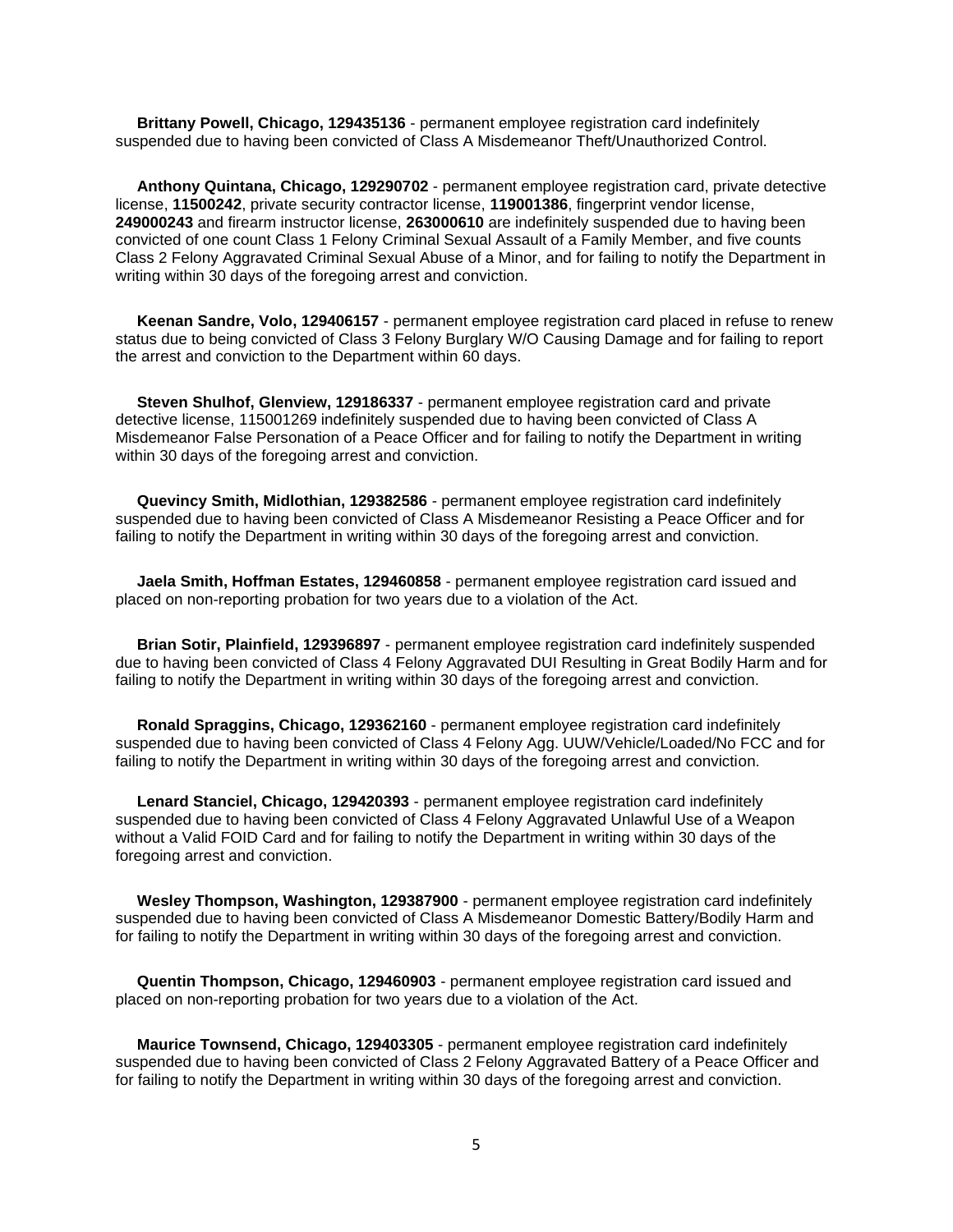**Harlie Walters, Saint Josephs, 129453080** - permanent employee registration card indefinitely suspended due to having been convicted of Class A Misdemeanor Theft and for failing to notify the Department in writing within 30 days of the foregoing arrest and conviction.

 **Bernard Wandick, Maywood, 129355212** - permanent employee registration card indefinitely suspended due to having been convicted of Class A Misdemeanor Domestic Battery/Physical Contact Class A Misdemeanor Illegal Possession of Ammunition Without a FOID and for failing to notify the Department in writing within 30 days of the foregoing arrest and conviction.

 **Venicea Warren, Chicago, 129426546** - permanent employee registration card indefinitely suspended due to having been convicted of Class A Misdemeanor Unlawful Use of Weapon and for failing to notify the Department in writing within 30 days of the foregoing arrest and conviction.

 **Allante Welch, Hillside, 129400161** - permanent employee registration card placed in refuse to renew status due to being convicted of Class A Misdemeanor Fleeing/Attempt Elude Officer and for failing to report the arrest and conviction to the Department within 60 days.

 **Charlene White, Chicago, 129316250** - permanent employee registration card indefinitely suspended due to having been convicted of Class A Misdemeanor Resisting a Peace Officer and for failing to notify the Department in writing within 30 days of the foregoing arrest and conviction.

 **Derrick Whooper, Chicago, 129272491** - permanent employee registration card placed on nonreporting probation to terminate on January 16, 2021 and firearm control card, 229082632 revoked due to being convicted of Class A Misdemeanor Carrying a Concealed Firearm While Under the Influence on January 16, 2020, and for failing to report the conviction to the Department.

 **Dajuan Williams, Chicago, 129435974** - permanent employee registration card indefinitely suspended due to having been convicted of Class 3 Felony Forgery/Issue/Deliver Document and for failing to notify the Department in writing within 30 days of the foregoing arrest and conviction.

 **Eric Williams, Chicago, 129267792** - permanent employee registration card indefinitely suspended due to having been convicted of Class 4 Felony Aggravated Unlawful Use of a Weapon/Vehicle/Loaded/ No FCCA and for failing to notify the Department in writing within 30 days of the foregoing arrest and conviction.

 **Stacie Williams, Champaign, 129431609** - permanent employee registration card indefinitely suspended due to having been convicted of Class 3 Felony Forgery/Issue/Deliver Document and for failing to notify the Department in writing within 30 days of the foregoing arrest and conviction.

 **Wendell Williams, Lynwood, 129427010** - permanent employee registration card indefinitely suspended due to having been convicted of Class 2 Felony Burglary and for failing to notify the Department in writing within 30 days of the foregoing arrest and conviction.

 **Clifton Williamson, Chicago, 129421235** - permanent employee registration card indefinitely suspended due to having been convicted of Class 4 Felony Aggravated Unlawful Use of a Weapon/Vehicle/No FOID and for failing to notify the Department in writing within 30 days of the foregoing arrest and conviction.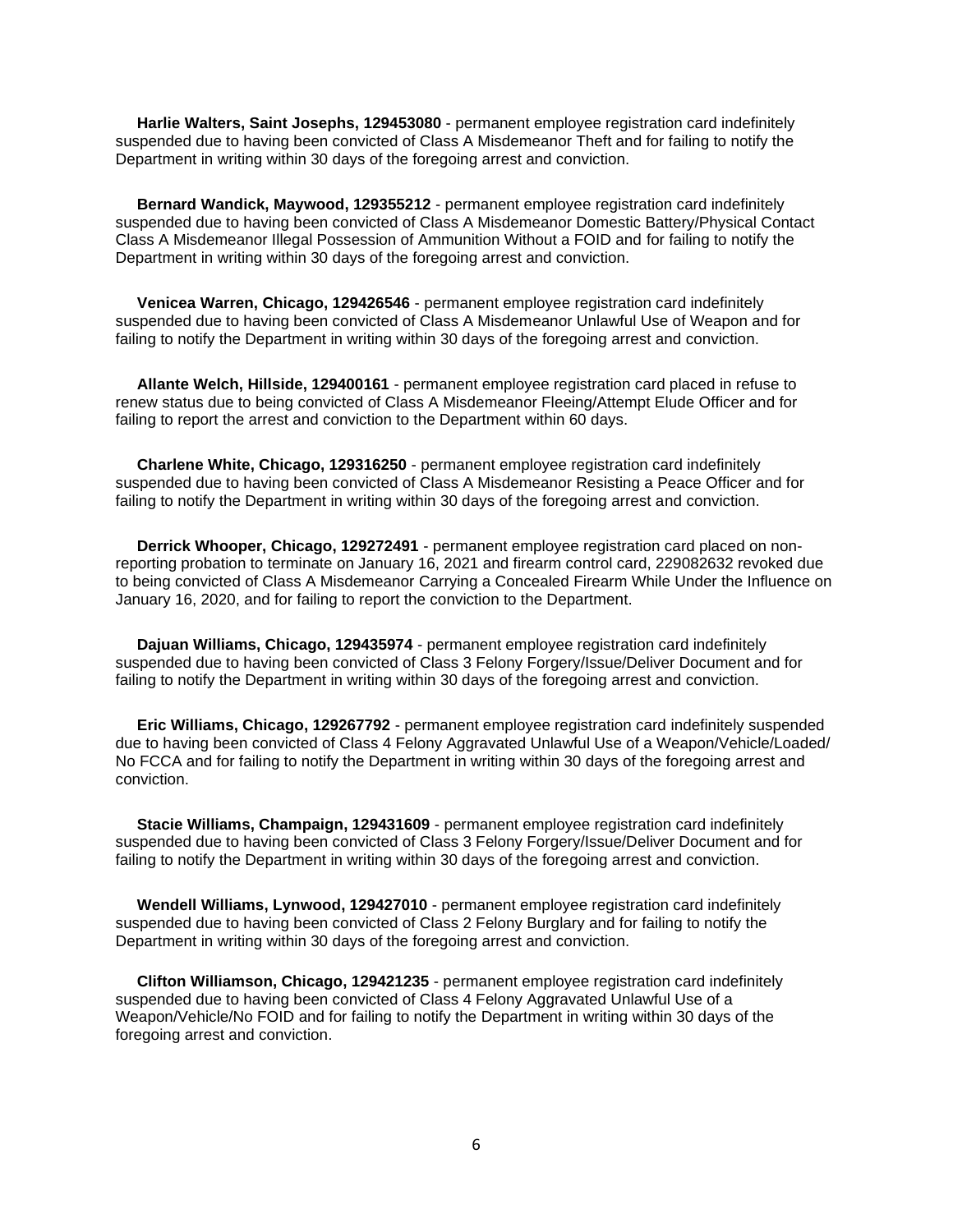**Breana Woodland, Chicago, 129435630** - permanent employee registration card indefinitely suspended due to having been convicted of Class A Misdemeanor Resisting a Peace Officer and for failing to notify the Department in writing within 30 days of the foregoing arrest and conviction.

 **Lionel Worthy, River Forest, 129414506** - permanent employee registration card indefinitely suspended due to engagement in fraud or deception in making material misstatements in obtaining a license with the Department by providing false social security numbers to the Department on applications.

### **IL ROOFING CONTRACTOR**

 **Nazim Hood, Chicago, 105008712** - roofing qualifying party designation issued and placed on probation for two years based on a violation of the Illinois Roofing Industry Licensing Act and unprofessional conduct.

### **MEDICAL**

 **Michel Adonis, St. Louis, MO, 036146312** - physician and surgeon license reprimanded due to discipline by the Texas Medical Board and subsequently by Missouri State Board of Registration for Healing Arts.

 **Barbara Blasko, Riverside, CA, 036141528** - physician and surgeon license reprimanded due to an adverse action taken by the state of West Virginia on April 4, 2020.

 **Dominic Gaziano, Chicago, 036091770** - physician and surgeon license reprimanded, must complete 25 CME's and fined \$500 after review by IDHFS revealed concerns related to controlled substance prescribing.

 **Ted Grace, Makanda, 036129230** - physician and surgeon license placed in permanent surrender status due to an adverse action taken by the state of Ohio where his license to practice medicine and surgery was permanently revoked on April 14, 2021.

 **Lawrence Lavine, Crystal Lake, 036049364** - physician and surgeon license and controlled substance licenses placed on permanent inactive status due to inappropriate controlled substance prescribing.

 **Jerry Leech, St. Louis, MO, 038012761** - chiropractor license indefinitely suspended based on Department's February 2021 Temporary Suspension due to pleading guilty to four felony counts on actions related to conspiracy to distribute controlled substances and healthcare fraud conspiracy and misrepresentation on Respondent's renewal application.

 **Lawrence Martin, Arlington Heights, 036045868** - physician and surgeon license placed on permanent inactive status due to not reporting suspension of clinical privileges on license renewal application.

 **William Mikaitis, Lockport, 036064197** - physician and surgeon license and controlled substance licenses revoked due to criminal conviction for conspiracy to distribute controlled substances outside of the usual course of the professional practice and without legitimate medical purpose.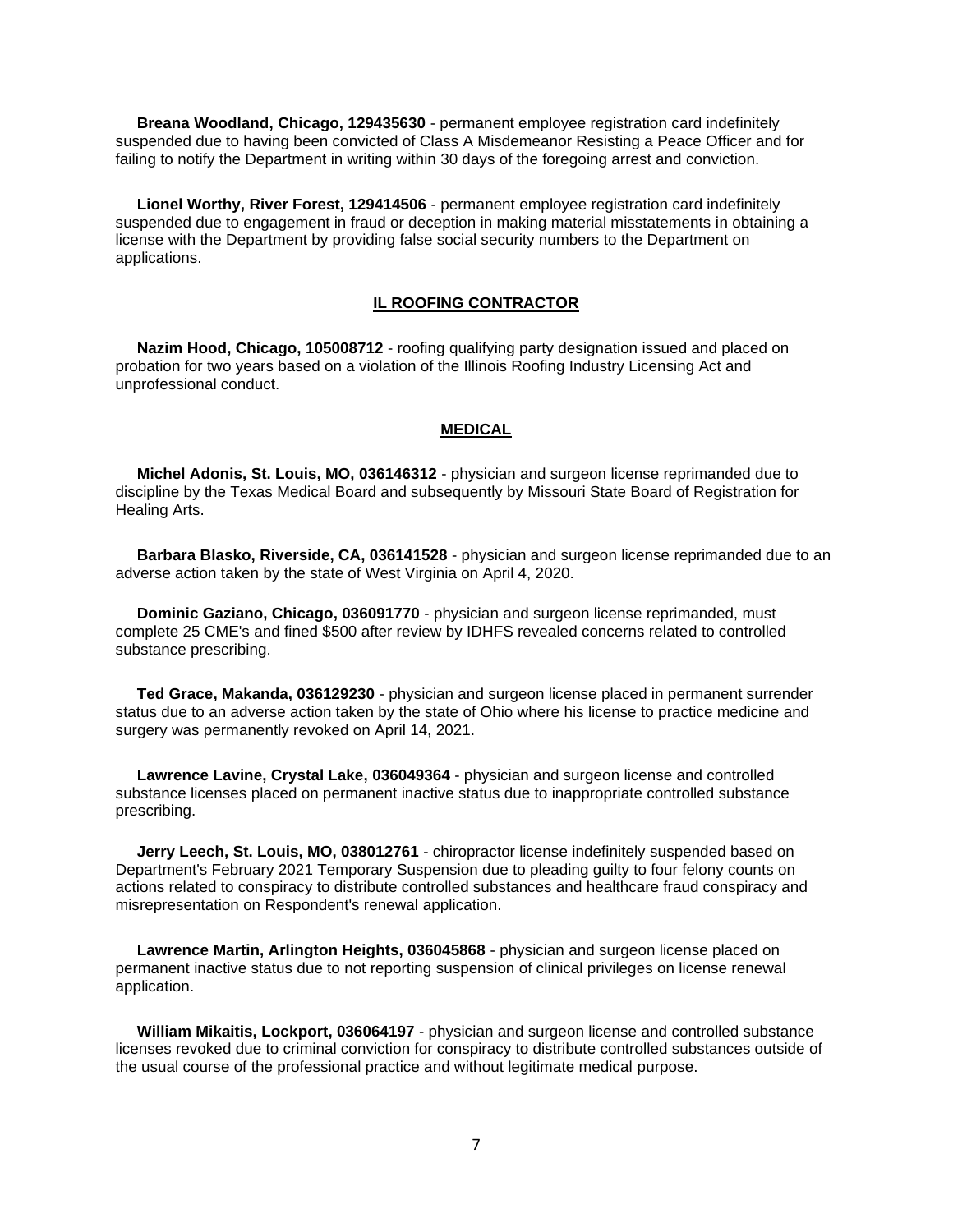**Allen Missoi, Eden Prairie, MN, 036147190** - physician and surgeon license placed on indefinite probation for a minimum of five years due to discipline by the Kentucky Board of Medical Licensure.

 **Raman Popli, Crystal Lake, 036104035** - physician and surgeon license remain on probation for six months, fined \$5,000 and must complete 10 CME's due to not reporting termination of his Medicare privileges while on probation.

 **Furhan Qureshi, Ashburn, VA, 036156611** - chiropractic license issued with reprimand due to an adverse action taken by the West Virginia Board of Medicine on April 24, 2020.

 **Michael Rock, Chicago, 036078236** - physician and surgeon license placed on indefinite probation for a minimum of one year; fined \$5,000, and must complete 30 CME's for inappropriately prescribing opiates to two patients of his practice which led to an Integrity Agreement with the Illinois Department of Healthcare and Family Services in April 2019.

 **Richard Skibicki, Findlay, OH, 036156748** - physician and surgeon license issued with reprimand due to an adverse action taken by State Medical Board of Ohio.

 **Denice Smith, Rock Falls, 036119205** - physician and surgeon license indefinite probation with CME extended for 90 days and thereafter terminated and fined \$1,000 for failure to submit quarterly reports and employer reports to the Department.

 **Yevgeny Tsyrulnikov, Chicago, 036089482** - physician and surgeon license indefinitely suspended due to criminal conviction for healthcare fraud in March 2021.

 **Luke Young, Chicago, 038013712** - chiropractic license issued with reprimand due to an adverse action taken by the Kentucky Board of Chiropractic Examiners.

#### **NURSING**

 **Amber Bethel, Eldorado, 043086671** - practical nurse license placed on indefinite probation for a minimum of two years for failure to report a conviction of felony drug possession and driving under the influence.

 **Amber Black, Massillon, OH, 041508237** - registered professional nurse license issued with reprimand due to Applicant's sister-state Ohio discipline due to misconduct towards a patient.

 **Kasey Burnett, Gilbert, AZ, 041337750** - registered professional nurse license placed in refuse to renew status due to a sister-state discipline.

 **Lorraha Carter, LaSalle, 043130222** - practical nurse license issued and placed on indefinite probation for a minimum of one year due to violation of the Act.

 **Gabrielle Johnson, Collinsville, 041508649** - registered professional nurse license issued and placed on indefinite probation for a minimum of 30 months due to violations of the Act.

 **William Kieft, Naperville, 041426073** - registered professional nurse license placed on probation for three years due to the habitual use of alcohol relating to DUI convictions.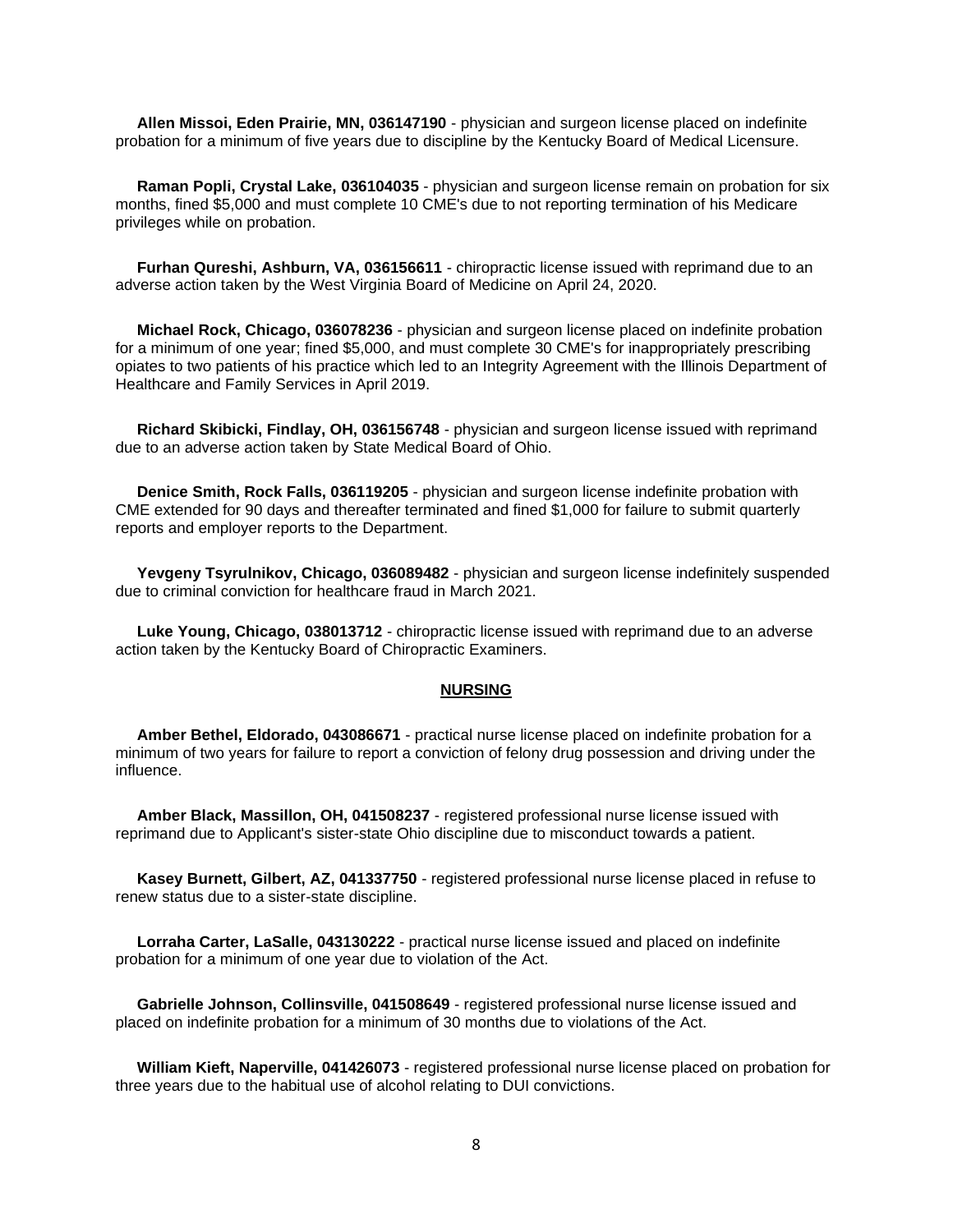**Lisa Kormanak, Huntley, 041294138** - registered professional nurse license placed on indefinite probation for a minimum of two years for violation of the Act due to termination from employment for a positive test for alcohol.

 **Sheila McCardle, Seattle, WA, 041287999** - registered professional nurse license placed in refuse to renew status due to sister-state discipline.

 **Nancy Minella, Milwaukee, WI, 041263438** - registered professional nurse license indefinitely suspended due to a sister-state discipline.

 **Christina Parker, Marissa, 041328636** - registered professional nurse license restored from suspended to indefinite probation for a minimum of two years.

 **Tonya Skidmore, Morton, 041424196** - registered professional nurse license indefinitely suspended due to unprofessional conduct, diversion, theft or controlled substances.

 **Adaku Ukah, Chicago, 041388479** - registered professional nurse license indefinitely suspended for a minimum of three years for unprofessional conduct, gross negligence, and a felony criminal conviction of reckless conduct causing great bodily.

 **Angie West, Gifford, 043072182** - practical nurse license reprimanded for violation of the Act due to failure to document administration of medications.

 **Patricia Wickman, Chicago, 043060951** - practical nurse license placed in refuse to renew status due to a sister-state discipline.

#### **PHARMACY**

 **Ellyn Lohr, Indianapolis, IN, 051303860** - pharmacist license issued and placed on indefinite probation until Applicant's Indiana registered pharmacist license is fully restored due to unprofessional conduct.

 **Erinika Thurston, Chicago, 049234712** - pharmacy technician license placed in refuse to renew status due to unprofessional conduct.

#### **PROFESSIONAL ENGINEERS**

 **Dean Schultzbank, Milwaukee, WI, 062040611** - professional engineer license indefinitely suspended for a minimum of two years due to a 2017 felony conviction in Milwaukee, Wisconsin. **UNLICENSED**

 **Cox Construction, Hoffman Estates, unlicensed** - ordered to cease and desist the unlicensed practice of roofing contracting.

 **Design Surveys LLC, Chicago, unlicensed** - Design Surveys LLC **and Harold D Rodgers, Jr., unlicensed**, ordered to cease and desist the unlicensed practice of land surveying without a